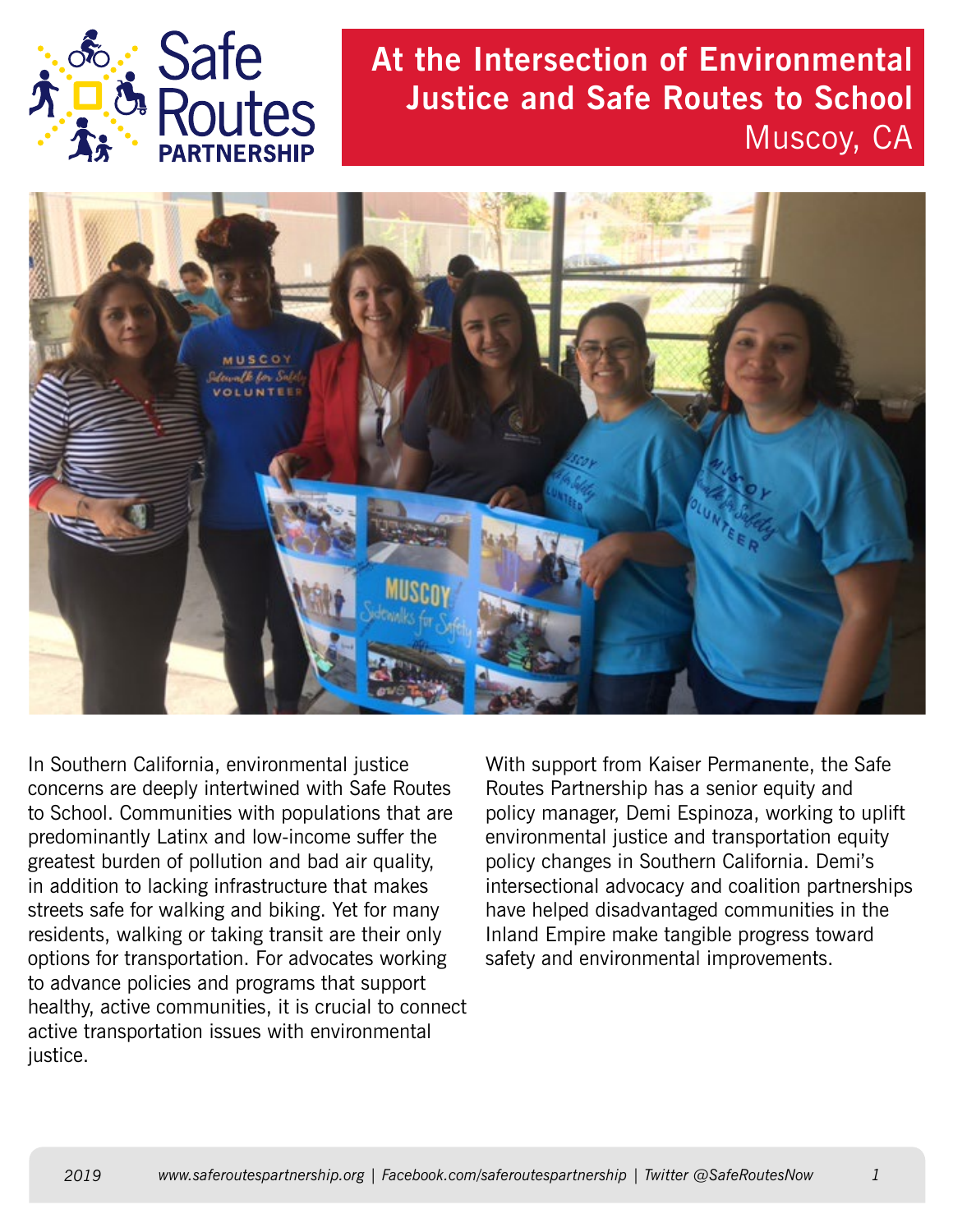

One such community is Muscoy, CA, an unincorporated area of San Bernardino County that has one of the worst air quality scores in California, with a CalEnviroScreen burden profile of 96-100 percent. CalEnviroScreen is a mapping tool that helps identify California communities that are most affected by many sources of pollution and where people are often especially vulnerable to pollution's effects, and the tool helps guide California's environmental justice advocacy work. Muscoy's population is 82 percent Latinx and predominantly low-income. As in other communities in the region, many people in Muscoy rely on walking and public transit to get around, and streets are often dangerous for people on foot. In addition, the poor air quality makes it dangerous for young children, older adults, and people with asthma or other health problems to walk or be active outside. A recent survey found that 79 percent of parents in Muscoy believe walking to school is a healthier option, but 74 percent do not allow their children to walk under current conditions.

## **Grassroots Organizing Takes Root**

In 2018, a community group in Muscoy, SOAR IE, began organizing to address safety concerns and poor walking conditions around schools in the area. The group contacted the office of Assemblymember Eloise Reyes to request a meeting to discuss Safe Routes to School. The Assemblymember's office did not have any prior experience with Safe Routes to School, so they reached out to Demi and asked her to attend the meeting to provide expertise. That was the beginning of a robust partnership between SOAR IE and the Safe Routes Partnership that has resulted in new funding opportunities, infrastructure improvements, and ongoing environmental justice advocacy in Muscoy.

After the meeting with Assemblymember Reyes, Demi worked with SOAR IE and Muscoy residents to pick a policy project focused on improving walkability in the neighborhood. She helped them organize a walk audit around two schools, where volunteers took photos to document the hazardous conditions around the schools: incomplete or missing sidewalks, dangerous street crossings, high traffic speeds, lots of idling trucks contributing to poor air quality, and limited accessibility for people with disabilities. "Quite a few students use wheelchairs, and to get to school they have to go through gravel where the sidewalk is missing," said Demi. "We also observed many students crossing midblock through traffic to get to school, because there isn't any safe way to cross."

Demi worked with Maha Rizvi, legislative liaison with Assemblymember Reyes, to train 15 residents to conduct bike counts at the two schools on Tuesday, Wednesday, and Thursday for two weeks to document observations, street conditions, and how many kids were walking and biking. "There's currently no bike infrastructure, and the kids who do bike have to ride in the street or on the shoulder of the road that's often obstructed by gravel and debris," said Demi.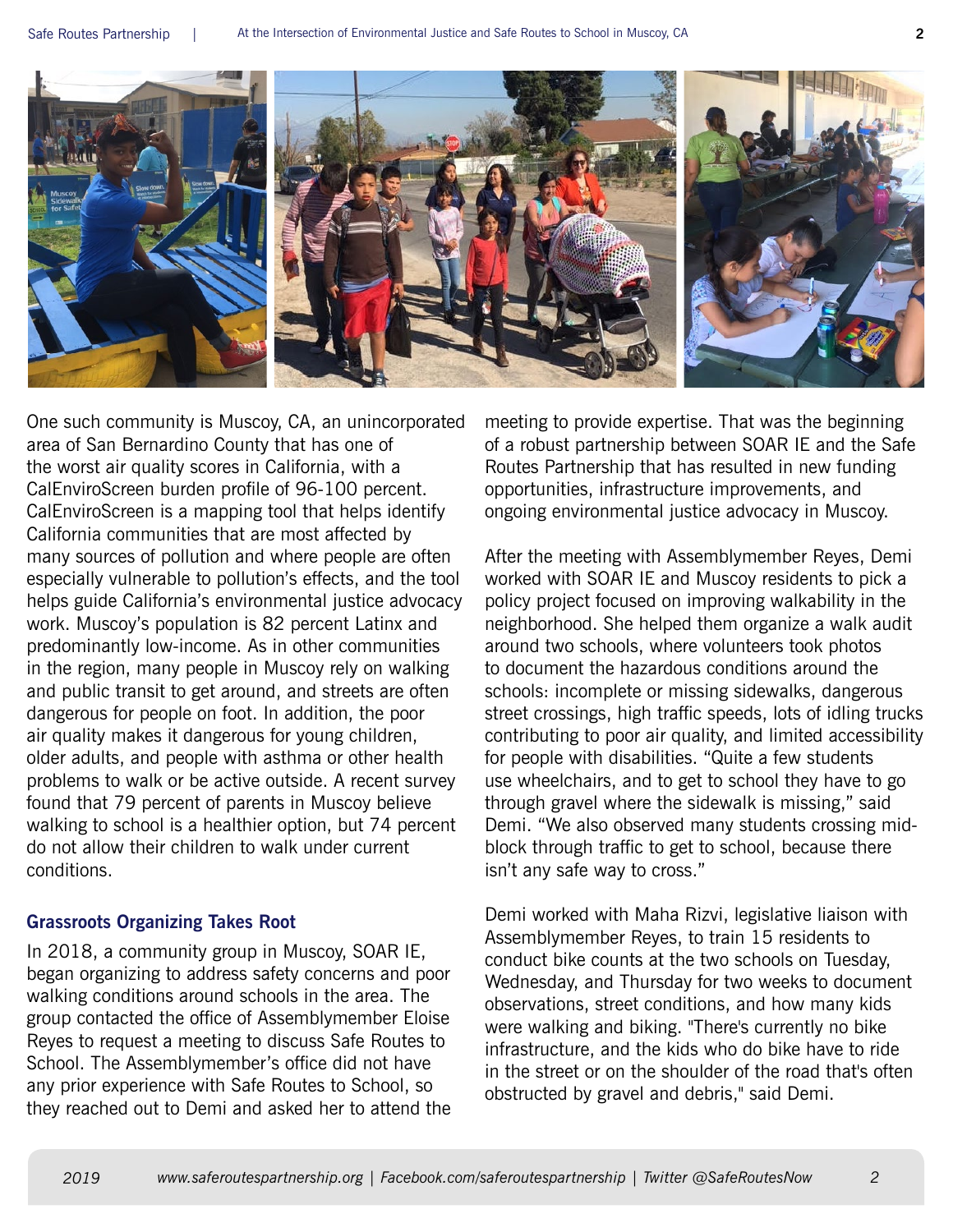

## **Go Human Tactical Urbanism Event Builds Community Support**

After the bike counts, Demi applied for a \$3,500 Go Human community engagement grant to fund a tactical urbanism project. "Our goal was to show the community, if we had the walking and biking infrastructure we want, this is what the street would look and feel like," she said. Community members agreed on three priorities to showcase during the popup event. They created sidewalk bulbouts using tires and plants and they also painted temporary artistic crosswalks designed by students, based on children's books. Since Muscoy is a rural community in the desert where it gets hot and there is very little shade, they built a bus shelter out of pallets to help shield people from the sun. The bus shelter is still standing and being used today, months after the event.

Nearly 50 volunteers showed up to build the pop-up project, and on the day of the event, more than 150 people showed up to experience the street. Demi helped set up a feedback station where people could share their experience in English or Spanish, and also hosted a press conference in English and Spanish with city council, parents, and students.

"The pop-up event was a huge success, and it helped build significant momentum and community support for better walking conditions," said Demi.

Demi and advocacy partners leveraged feedback from the event and community support to convince the county to pursue funding through California's Active Transportation Program. Demi wrote portions of the application for \$200,000. Unfortunately, the project was not awarded funding during Cycle 4. "The ATP application process is extremely competitive, and they are looking to fund the most transformative projects. Our proposal to build basic infrastructure like sidewalks, bulbouts, and a bus shelter was not considered transformative enough, even though it would have been transformative to people who walk on that street every day in Muscoy," said Demi. However, as a result of her advocacy and relationship-building, Demi was able to push the County to include Vermont Elementary in their Countywide Plan efforts and bring non-infrastructure educational resources to the area in 2019 and 2020.